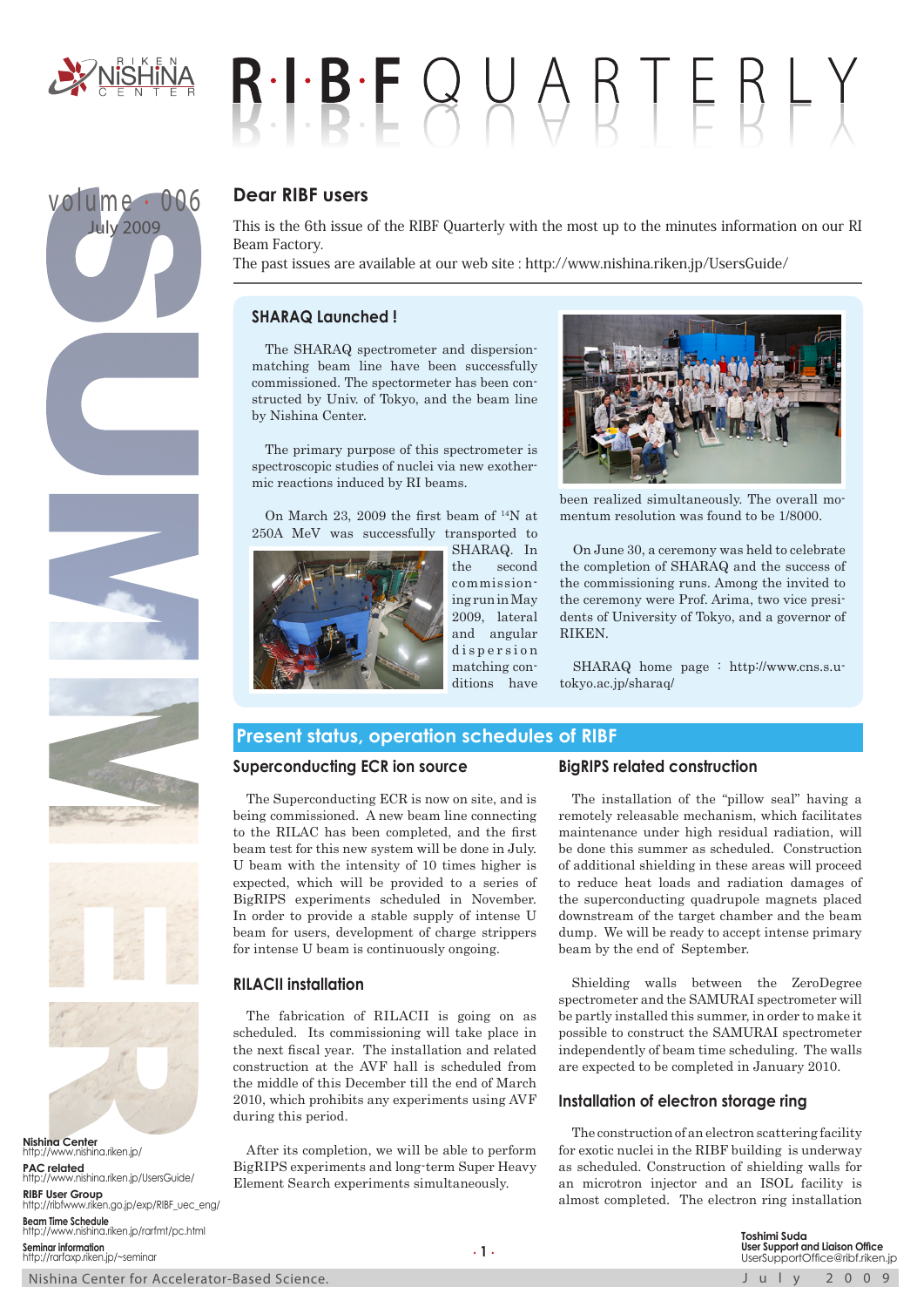# SUMMER volume . 006 July 2009

will start from September, and its operation will the end of this fiscal year.

# **BigRIPS experiments performed in the last spring**

The followings are brief reports on a series of BigRIPS experiments performed in the period from mid-April to mid-May. A new acceleration scheme, AVF+RRC+SRC skipping IRC,was first examined.

1) Acceleration of polarized deuteron (NP0702- RIBF23 K. Sekiguchi)

The 500 MeV polarized deuteron has been successfully accelerated and extracted from SRC. Its polarization was confirmed to be 80 % of the theoretical maximum value. A complete set of deuteron analyzing power for d+p scattering were determined. Related web page is now available at:,

http://ribf.riken.jp/˜kimiko/RIKEN\_Polarized\_ Deuteron\_Beam/

2) Towards spectroscopy of pionic atom via (d,3 He) reaction (RIBF27 K. Itahashi)

The first experiment has been performed to achieve dispersion matching of the beam line from the SRC exit to the target, and that of the BigRIPS. Using 250A MeV 14N beam, very good achromaticity  $\leq 0.1$  cm/% at the focus F5 was achieved while keeping large dispersion of 4.5 cm/% at the target position (F0). A preliminary analysis shows the achieved resolving power to be about 3000.

3) SHARAQ commissioning (T. Uesaka)

==> see the top news

#### 4) KAPPA commissioning (T. Kobayashi)

Kappa spectrometer has been commissioned using  $250A$  MeV  $^{14}N$  primary beam. The spectrometer consists of a C-Type magnet, 4 tracking detectors, and hodoscope. Rigidity resolution of about 0.5% (rms) at 1.5 GeV/c was achieved at 1100A excitation. The Kappa spectrometer is now ready to perform PACapproved (p,2p) and (p,pn) experiments.

#### **Operation Schedule of the second half of this fiscal year**

A tentative operation plan for the period from October 2009 to the end of March 2010, is as follows:

BigRIPS experiments

Cooling down of all superconducting magnets of SRC and BigRIPS will start in mid-September. From mid-October, a series of BigRIPS experiments will be conducted for nearly two months. Acceleration test of Xe beam up to SRC comes first, then a SHARAQ experiment follows. From mid-November, a series of BigRIPS/ZeroDegree experiments will be scheduled to run using the primary beams of U and 48Ca.

#### The other experiments

As described in "RILACII installation", a longperiod construction is planned for the AVF hall staring from mid-December to the end of March. Therefore, experiments with the AVF-standalone operation and AVF+RRC will be allocated only for the period from October to mid-December.

From mid-December to the end of March, experiments using RILAC stand-alone and RILAC + RRC will be allocated. Commissioning of the newly installed GARIS II will be performed during this period.

# **Announcement**

#### **Beam time requestes**

The beam time requests for the latter half of this fiscal year, from October to March 2010, is being called for to all the spokesperson of the PAC approved experiments. The submission deadline of the request is July 27.

**PAC**

The 5th NP PAC was held in June 18 and 19. About half of the members have been newly nominated. A list of new PAC members are available in the following web page: (http://www. nishina.riken.jp/UsersGuide/NP-PAC/).

The 6th NP PAC will be held in the coming December.

The 5th Material and Life Science (ML) PAC will be held in Sep. 3-4. Proposals to be reviewed in this PAC is being called for. The submission deadline is July 31. For further details, please refer the following web pages.

RAL:http://riken.nd.rl.ac.uk/ral/ral\_proposal.html RIBF:http://www.nishina.riken.jp/UsersGuide/ ML-PAC/

**Nishina Center** http://www.nishina.riken.jp/ **PAC related** http://www.nishina.riken.jp/UsersGuide/ **RIBF User Group** http://ribfwww.riken.go.jp/exp/RIBF\_uec\_eng/ **Beam Time Schedule** http://www.nishina.riken.jp/rarfmt/pc.html **Seminar information** http://rarfaxp.riken.jp/~seminar